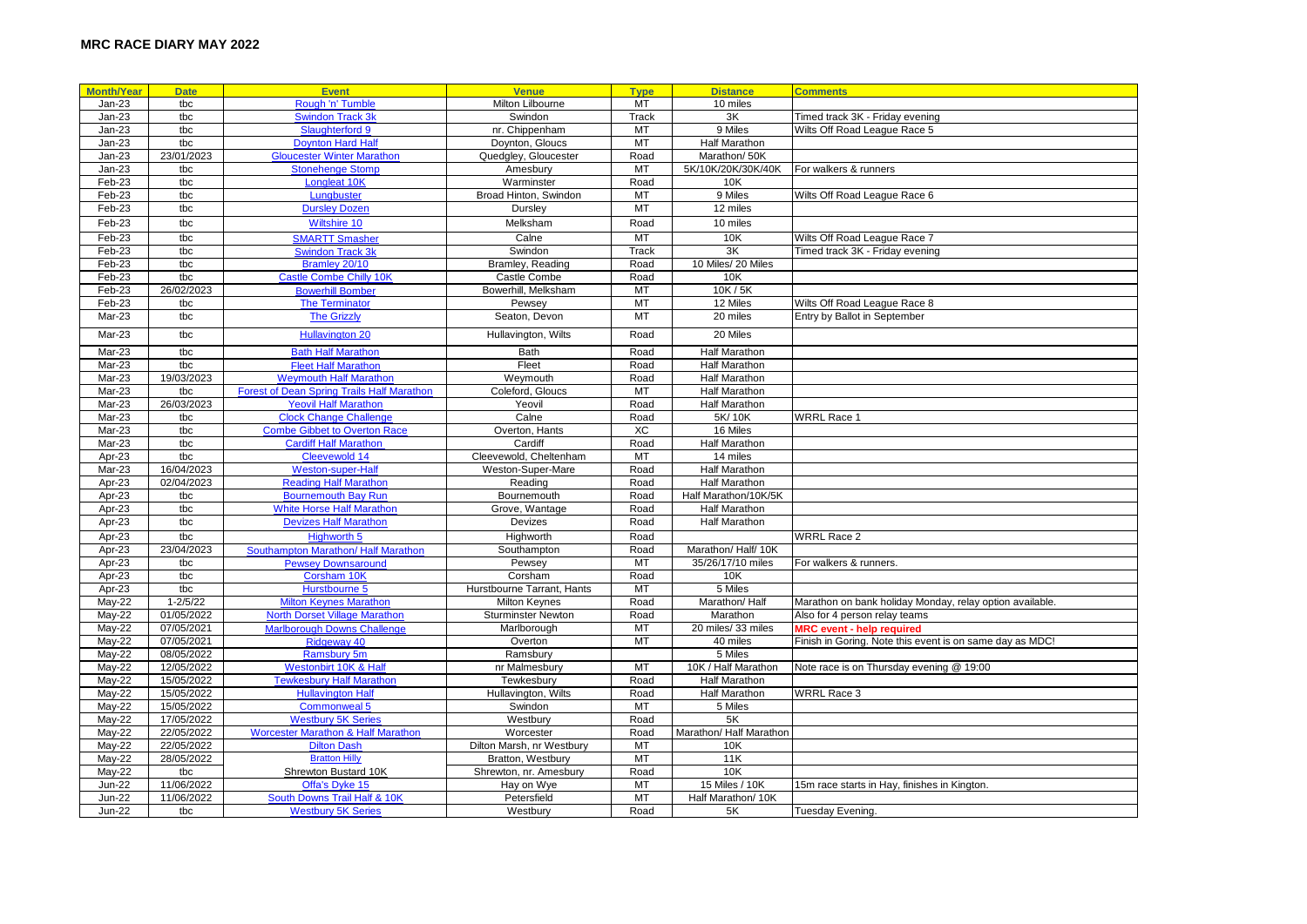| <b>Month/Year</b> | <b>Date</b> | <b>Event</b>                                      | <b>Venue</b>                | <b>Type</b> | <b>Distance</b>          | <b>Comments</b>                                   |
|-------------------|-------------|---------------------------------------------------|-----------------------------|-------------|--------------------------|---------------------------------------------------|
| <b>Jun-22</b>     | 11/06/2022  | Salisbury Plain Half/Marathon/50                  | Ludgershall                 | <b>MT</b>   | 50 miles/ Marathon/ Half |                                                   |
|                   |             |                                                   |                             |             | Marathon                 |                                                   |
| <b>Jun-22</b>     | 12/06/2022  | <b>Hampshire Hoppit</b>                           | Kingsclere                  | MT          | Marathon/ Half Marathon  |                                                   |
| <b>Jun-22</b>     | 15/06/2022  | <b>Cirencester Summer Sizzler</b>                 | Cirencester                 | Road        | 10K                      | Note race is on Wednesday Evening                 |
| <b>Jun-22</b>     | 15/06/2022  | Lethbridge 10K                                    | Swindon                     | MT          | 10K                      | Note race is on Wednesday Evening                 |
| <b>Jun-22</b>     | 18/06/2022  | <b>Broad Town 5</b>                               | <b>Broad Town</b>           | Road        | 5 miles                  |                                                   |
| <b>Jun-22</b>     | 19/06/2022  | <b>Hungerford Harey 8</b>                         | Hungerford                  | MT          | 8 Miles                  |                                                   |
| <b>Jun-22</b>     | 19/06/2022  | <b>Swindon Ultra Trail 50</b>                     | Swindon                     | <b>MT</b>   | 50K                      |                                                   |
| <b>Jun-22</b>     | 19/06/2022  | <b>Runthrough Newbury Racecourse</b>              | Newbury                     | Road        | 5K/10K/Half Marathon     |                                                   |
| <b>Jun-22</b>     | 21/06/2022  | <b>Heddington 5K</b>                              | Heddington, nr Calne        | Road        | 5K                       | Also dates in July & August. Tuesday evening.     |
| <b>Jun-22</b>     | 22/06/2022  | Chippenham Longest Day 10K                        | Chippenham                  | Road        | 10k                      | Note race is on a Wednesday evening. WRRL event.  |
| <b>Jun-22</b>     | 23/06/2022  | <b>Great Chalfield 10K</b>                        | Broughton Gifford, Melksham | Road        | $10$ Km                  |                                                   |
| <b>Jun-22</b>     | 26/06/2022  | Lacock 5K/10k/ Halt                               | Lacock                      | Road        | 5k/10k/ Half Marathon    | WRRL Race 3 (10k)                                 |
| <b>Jun-22</b>     | 26/06/2022  | <b>Ridgeway Relay</b>                             | Finish in Marlborough       | MT          | 5 to 11 mile legs        | MRC event - please help and/or join a relay team! |
| <b>Jun-22</b>     | 29/06/2022  | Langley Burrell Fast 10K (Race 1)                 | Langley Burrell, Chippenham | Road        | 10K                      | Wednesday Evening.                                |
| <b>Jul-22</b>     | 08/07/2022  | Langley Burrell Fast 10K (Race 2)                 | Langley Burrell, Chippenham | Road        | 10K                      | Wednesday Evening.                                |
| <b>Jul-22</b>     | 13/07/2022  | <b>Castle Combe Midweek 10K</b>                   | Castle Combe                | Road        | 10K                      | Wednesday Evening.                                |
| <b>Jul-22</b>     | 17/07/2022  | Frome Half, 10K & 5K                              | Frome                       | Road        | Half Marathon/ 10K / 5K  |                                                   |
| <b>Jul-22</b>     | 19/07/2022  | <b>Heddinaton 5K</b>                              | Heddington, nr Calne        | Road        | 5K                       | Also in August. Tuesday evening.                  |
| Aug-22            | tbc         | Compton downlands challenge                       | Compton, Berkshire          | MT          | 20 miles                 |                                                   |
| Aug- $22$         | tbc         | <b>Westbury 5K Series</b>                         | Westbury                    | Road        | 5K                       |                                                   |
| Aug-22            | 28/08/2022  | Englefield 10K                                    | Englefield, Berks           | MT          | 10K                      |                                                   |
| Aug-22            | 16/08/2022  | <b>Heddington 5K</b>                              | Heddington, nr Calne        | Road        | 5K                       | Tuesday evening.                                  |
| Aug-22            | 21/08/2022  | <b>Compton Bassett 5 Mile</b>                     | <b>Compton Bassett</b>      | Road        | 5 Miles                  | <b>WRRL Race 6</b>                                |
| Aug-22            | 27/08/2022  | Langley Burrell Fast 10K (Race 3)                 | Langley Burrell, Chippenham | Road        | 10K                      | Wednesday Evening.                                |
| Aug-22            | 29/08/2022  | <b>The Flying Monk</b>                            | Malmesbury                  | MT          | 10K                      | <b>WRRL Race 7</b>                                |
| Sep-22            | 03/09/2022  | <b>Cotswold Classic</b>                           | Witney                      | Road        | 10 Miles                 |                                                   |
| Sep-22            | 04/09/2022  | <b>The Beast</b>                                  | Corfe Castle                | MT          | 12 miles                 |                                                   |
| Sep-22            | 04/09/2022  | <b>Cheltenham Half Marathon</b>                   | Cheltenham                  | Road        | <b>Half Marathon</b>     |                                                   |
| Sep-22            | 11/09/2022  | Hackpen Hill 10K                                  | Broad Hinton, Swindon       | MT          | 10K                      |                                                   |
| Sep-22            | 11/09/2022  | <b>Chedworth Roman Trail</b>                      | Chedworth, Gloucs           | MT          | 10 Miles                 |                                                   |
| Sep-22            | tbc         | <b>Temple Trail Half</b>                          | Marlborough                 | <b>MT</b>   | <b>Half Marathon</b>     |                                                   |
| Sep-22            | 18/09/2022  | <b>Chippenham Half Marathon</b>                   | Chippenham                  | Road        | <b>Half Marathon</b>     |                                                   |
| Sep-22            | tbc         | <b>Swindon Half Marathon</b>                      | Swindon                     | Road        | <b>Half Marathon</b>     |                                                   |
| Sep-22            | 25/09/2022  | <b>Great Bristol Run 10K/Half</b>                 | <b>Bristol</b>              | Road        | Half Marathon/ 10K / 5K  |                                                   |
| Sep-22            | 25/09/2022  | <b>Hullavington Marathon / 10K</b>                | Hullavington, Wilts         | Road        | Marathon / 10K           |                                                   |
| Sep-22            | tbc         | <b>Ridgeway Run</b>                               | Ashbury nr Swindon          | MT          | 5/10 Miles               |                                                   |
| Sep-22            | 25/09/2022  | <b>Forest of Dean Autumn Trails Half Marathon</b> | Coleford, Glos              | MT          | <b>Half Marathon</b>     |                                                   |
| Sep-22            | 25/09/2022  | <b>Devizes 10K</b>                                | Devizes                     | Road        | 10K                      | <b>WRRL Race 8</b>                                |
| Oct-22            | 02/10/2022  | <b>London Marathon</b>                            | London                      | Road        | Marathon                 |                                                   |
| Oct-22            | 02/10/2022  | <b>Clarendon Marathon / Half Marathon</b>         | Salisbury to Winchester     | MT          | Marathon                 | Also relay option for marathon                    |
|                   |             |                                                   |                             |             | Half Marathon            |                                                   |
| Oct-22            | 02/10/2022  | <b>Salisbury Half Marathon</b>                    | Salisbury                   | Road        | <b>Half Marathon</b>     |                                                   |
| Oct-22            | tbc         | <b>Cricklade Half Marathon</b>                    | Cricklade                   | Road        | <b>Half Marathon</b>     |                                                   |
| Oct-22            | 09/10/2022  | Bournemouth Half Marathon/ 10K/ 5K                | Bournemouth                 | Road        | Half Marathon/ 10K/ 5K   |                                                   |
| Oct-22            | 16/10/2022  | <b>Mendip Muddle</b>                              | Blagdon, Bristol            | <b>MT</b>   | 12 Miles                 |                                                   |
| Oct-22            | 16/10/2022  | <b>Bath Half Marathon</b>                         | Bath                        | Road        | Half Marathon            |                                                   |
| Oct-22            | tbc         | <b>Westbury Lions 10K</b>                         | Westbury                    | Road        | 10K                      |                                                   |
| Oct-22            | tbc         | Tadley 10 mile                                    | Tadley, Hampshire           | Road        | 10 miles                 |                                                   |
| Oct-22            | 23/10/2022  | <b>Abinadon Marathon</b>                          | Abingdon                    | Road        | Marathon                 |                                                   |
| Oct-22            | tbc         | <b>White Horse Gallop</b>                         | Westbury                    | MT          | 8 Miles                  |                                                   |
| Oct-22            | 23/10/2022  | <b>Stroud Half Marathon</b>                       | Stroud                      | Road        | Half Marathon            |                                                   |
| Oct-22            | 23/10/2022  | <b>Newport Marathon/10K</b>                       | Newport (Gwent)             | Road        | Marathon/10K             |                                                   |
| Oct-22            | tbc         | <b>Westonbirt House Autumn Half &amp; 10K</b>     | Westonbirt nr. Malmesbury   | MT          | 10K / Half Marathon      |                                                   |
| Oct-22            | tbc         | <b>Clock Change Challenge</b>                     | Calne                       | Road        | 10K/5K                   |                                                   |